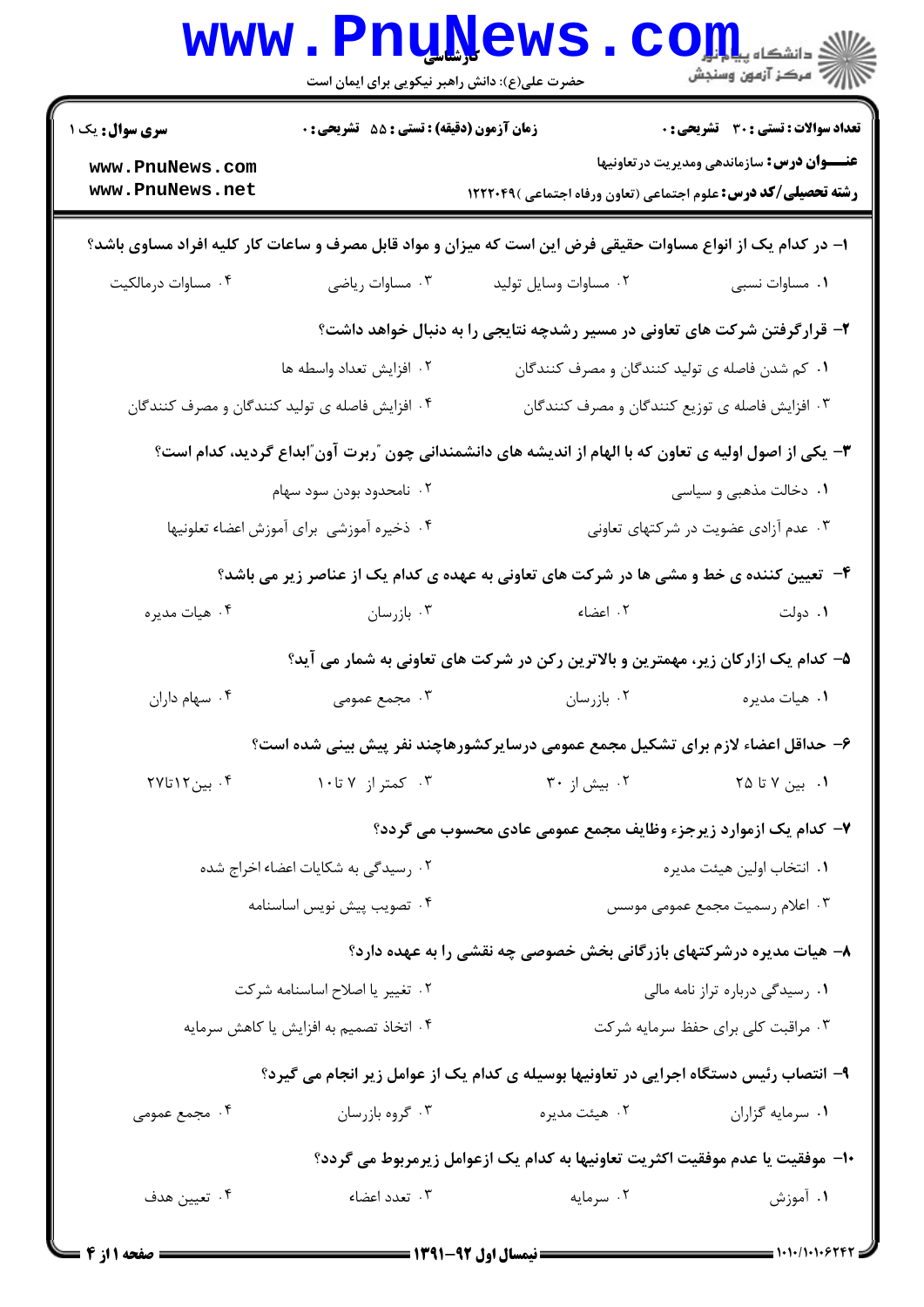|                                                                                                        | <b>www.PnuNews</b><br>حضرت علی(ع): دانش راهبر نیکویی برای ایمان است |                                                                                                                | $\mathbf{C}\mathbf{Q}$ دانشڪاه پيابا               |  |
|--------------------------------------------------------------------------------------------------------|---------------------------------------------------------------------|----------------------------------------------------------------------------------------------------------------|----------------------------------------------------|--|
| <b>سری سوال :</b> ۱ یک                                                                                 | زمان آزمون (دقیقه) : تستی : 55 آتشریحی : 0                          |                                                                                                                | تعداد سوالات : تستي : 30 ٪ تشريحي : 0              |  |
| www.PnuNews.com<br>www.PnuNews.net                                                                     |                                                                     | <b>رشته تحصیلی/کد درس:</b> علوم اجتماعی (تعاون ورفاه اجتماعی )۱۲۲۲۰۴۹                                          | <b>عنـــوان درس:</b> سازماندهی ومدیریت در تعاونیها |  |
| 11– کدام یک از عوامل زیربعنوان حلقه ی ارتباطی بین اعضاء و مدیر عامل در یک شرکت تعاونی عمل می کند ؟     |                                                                     |                                                                                                                |                                                    |  |
| ۰۴ سهام داران                                                                                          | ۰۳ کارکنان                                                          | ۰۲ بازرسان                                                                                                     | ۰۱ هیئت مدیره                                      |  |
| ۱۲– کدام یک از عوامل زیر باعث پیشرفت کار توسط کمیته های فنی یا مدیریتی درشرکتهای تعاونی می گردد؟       |                                                                     |                                                                                                                |                                                    |  |
|                                                                                                        | ۰۲ برقراری پاداش                                                    |                                                                                                                | ٠١ تحصيل سرمايه                                    |  |
| ۰۴ صمیمیت بین مدیر عامل و کارکنان                                                                      |                                                                     |                                                                                                                | ۰۳ انتقال سرمايه                                   |  |
|                                                                                                        |                                                                     | ۱۳- برای آنکه تعاونیها بتوانند هدفهای خود را بنحو احسن متجلی و متبلور سازند به چه نکته ای باید توجه نشان دهند؟ |                                                    |  |
|                                                                                                        | ۰۲ پرورش همفکری در سازمان                                           | ۰۱ قدرت دادن به مدیر عامل                                                                                      |                                                    |  |
|                                                                                                        | ۰۴ دقت در طرح ریزی اهداف                                            |                                                                                                                | ۰۳ برقراری وسایل تشویق و تنبیه                     |  |
|                                                                                                        |                                                                     | ۱۴- ً مسئله ی عمده تشکیل شرکتهای تعاونی در کشورهای در حال رشد چیست ؟                                           |                                                    |  |
|                                                                                                        | ۰۲ امکانات و محدودیتهاست                                            |                                                                                                                | ۰۱ عدم آزادی مذهبی و سیاسی                         |  |
|                                                                                                        | ۰۴ عدم سود مازاد برگشتی                                             |                                                                                                                | ٠٣ ايجاد عضويت اجبارى در تعاونيها                  |  |
|                                                                                                        |                                                                     | ۱۵– کدام یک ازمواردزیرباید به عنوان هدف اصلی در شرکتهای تعاونی مورد توجه قرار گیرد؟                            |                                                    |  |
| ۰۴ توجيه خط مشيه                                                                                       | ۰۳ بازرسی قوی                                                       | ۰۲ مدیریت کارآمد                                                                                               | ٠١ سرمايه گذاري صحيح                               |  |
|                                                                                                        |                                                                     | ۱۶– منظور ازعدم به کار بردن سیاست ابن الوقتی توسط هیات مدیره در شرکت های تعاونی چیست؟                          |                                                    |  |
| ۰۲ عدم توجه به زمان حال و توجه به آینده                                                                |                                                                     |                                                                                                                | ۰۱ عدم بهره برداري سريع از سرمايه                  |  |
| ۰۴ گسترش شعبات شرکت های تعاونی                                                                         |                                                                     |                                                                                                                | ۰۳ گسترش سریع شرکت تعاونی                          |  |
|                                                                                                        |                                                                     | ۱۷– کدام یک از موارد زیر در دراز مدت باعث بروز مشکلاتی در اعمال و کارهای شرکت تعاونی می گردد؟                  |                                                    |  |
|                                                                                                        | ۰۲ جلوگیری از غیبت مدیر عامل                                        |                                                                                                                | ۰۱ تشریفات اداری زائد                              |  |
|                                                                                                        | ۰۴ عدم وجود نظام كنترل                                              |                                                                                                                | ۰۳ توجیه خط مشی                                    |  |
|                                                                                                        |                                                                     | ۱۸– به عقیده برخی از علمای اقتصاد اولین وظیفه هر موسسه وسازمان درچیست ؟                                        |                                                    |  |
| ۰۴ صرفه جویی                                                                                           | ۰۳ خلاقیت                                                           | ۰۲ ابتکار                                                                                                      | ٠١. بازار يابي                                     |  |
| ۱۹- در چه صورت یک فرد سازمان دهنده ی تشکیلاتی می تواند به تمام اعضای سازمان تعاونی حالتی یکپارچه بدهد؟ |                                                                     |                                                                                                                |                                                    |  |
|                                                                                                        | ٠٢ ايجاد روحيه اعتماد به نفس در بين اعضاء                           |                                                                                                                | ۰۱ کم کردن تشریفات اداری                           |  |
| ۰۴ در نظر گرفتن روابط دوستانه انسانی                                                                   |                                                                     |                                                                                                                | ۰۳ ایجاد تبادل اطلاعات در بین اعضاء                |  |
|                                                                                                        |                                                                     |                                                                                                                |                                                    |  |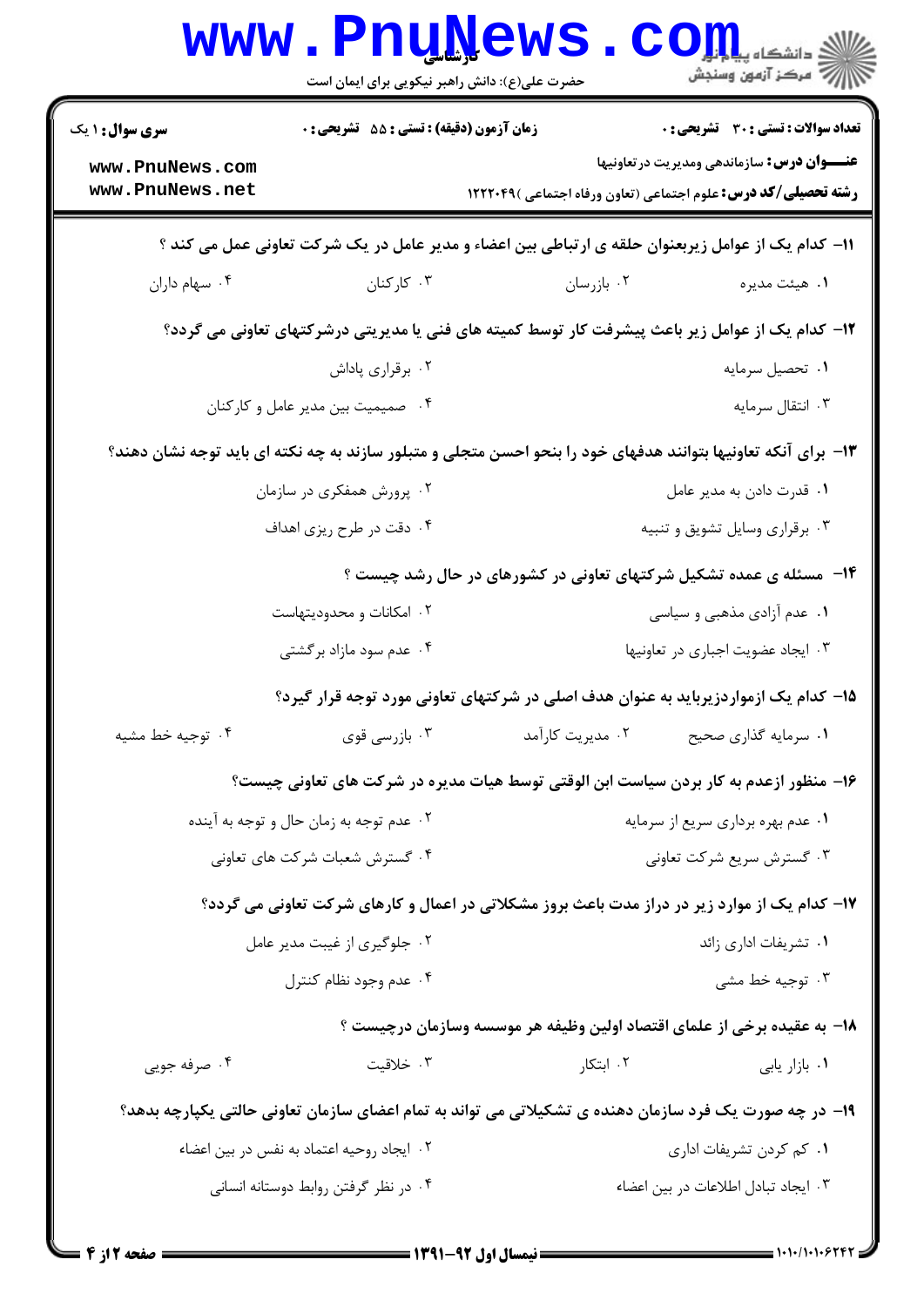| <b>سری سوال : ۱ یک</b> | زمان آزمون (دقیقه) : تستی : 55 آتشریحی : 0                |                                                                                                                 | <b>تعداد سوالات : تستی : 30 ٪ تشریحی : 0</b>       |
|------------------------|-----------------------------------------------------------|-----------------------------------------------------------------------------------------------------------------|----------------------------------------------------|
| www.PnuNews.com        |                                                           |                                                                                                                 | <b>عنـــوان درس:</b> سازماندهی ومدیریت در تعاونیها |
| www.PnuNews.net        |                                                           | <b>رشته تحصیلی/کد درس:</b> علوم اجتماعی (تعاون ورفاه اجتماعی )۱۲۲۲۰۴۹                                           |                                                    |
|                        |                                                           | ۲۰- اگر هر سازمانی بخواهد در محیط اقتصادی جامعه به فعالیت های خود ادامه دهد با کدام یک از عوامل زیر باید خود را | هماهنگ سازد؟                                       |
|                        | ۰۲ شرایط محیطی                                            |                                                                                                                 | ٠١ قوانين و مقررات                                 |
|                        | ۰۴ تجزيه وتحليل مسائل                                     |                                                                                                                 | ۰۳ توجه به نیروی انسانی                            |
|                        |                                                           | <b>۲۱</b> - اتحادیه های تعاونی بر اساس کدام یک از اشکال زیر تشکیل می گردد؟                                      |                                                    |
|                        | ۰۲ میزان تعداد اعضاء                                      |                                                                                                                 | ۰۱ میزان سرمایه                                    |
|                        | ۰۴ مساله عمومی و اتحادیه های عمومی                        |                                                                                                                 | ۰۳ هدفهای واحد تعاونیها                            |
|                        |                                                           | ۲۲– در کشور جمهوری اسلامی ایران اساسنامه تعاونیهای روستایی جهت چه نوع تعاونیهایی تهیه شده است؟                  |                                                    |
| ۰۴ تعاونبهای خدماتی    | ۰۳ تعاونیهای تولیدی                                       | ۰۲ چند منظوره                                                                                                   | ۰۱ یک منظوره                                       |
|                        |                                                           | ۲۳- معمولا چه افرادی دوطلب عضویت در هیات مدیره تعاونیها می شوند؟                                                |                                                    |
| ۰۴ کارشناسان           | ۰۳ رهبران صنفي                                            | ۰۲ معتمدین فرهنگی                                                                                               | ٠١ مديران بازنشسته                                 |
|                        |                                                           | ۲۴- به طور کلی حق عزل و نصب و انتخاب کارکنان شرکت تعاونی از اختیارات چه مقامی است؟                              |                                                    |
| ۰۴ مجمع موسس           | ا بازرس $\cdot$ ۳ .                                       |                                                                                                                 | ۰۱ مدیر عامل می در ۲۰۰ مجمع عمومی <b>۱</b>         |
|                        |                                                           |                                                                                                                 | ۲۵– هدف از شناسایی بازارچیست؟                      |
|                        |                                                           |                                                                                                                 | ۰۱ تهیه گزارش از وضعیت جغرافیایی                   |
|                        | ۰۲ تهیه لیستی از وضعیت جغرافیایی بازار برای مدیر بازرگانی |                                                                                                                 |                                                    |
|                        | ۰۳ تهیه گزارش از تکنیکهای مربوط تحت عنوان مطالعه بازار    |                                                                                                                 |                                                    |
|                        |                                                           | ۰۴ تهیه لیستی از اطلاعات اساسی برای مسولان تعاونی های فروش                                                      |                                                    |
|                        |                                                           | ۲۶- به عقیده فایول پیش بینی وکنترل جزء کدام یک ازوظایف شرکت های تعاونی می باشد؟                                 |                                                    |
| ۰۴ فنی                 | ا ادا <sub>دی</sub> $\cdot$                               | ۰۲ تامینی                                                                                                       | ۰۱ بازرگانی                                        |
|                        |                                                           | ۲۷– تولید کنندگان برای انطباق فعالیت های خود با ذائقه و نظر مصرف کنندگان از چه روش جدیدی استفاده می کنند؟       |                                                    |
|                        | ۰۲ تناسب بین عرضه و تقاضا                                 |                                                                                                                 | ۰۱ تنظیم ترازنامه                                  |
|                        | ۰۴ تبيليغات                                               |                                                                                                                 | ۰۳ کاهش قیمت                                       |